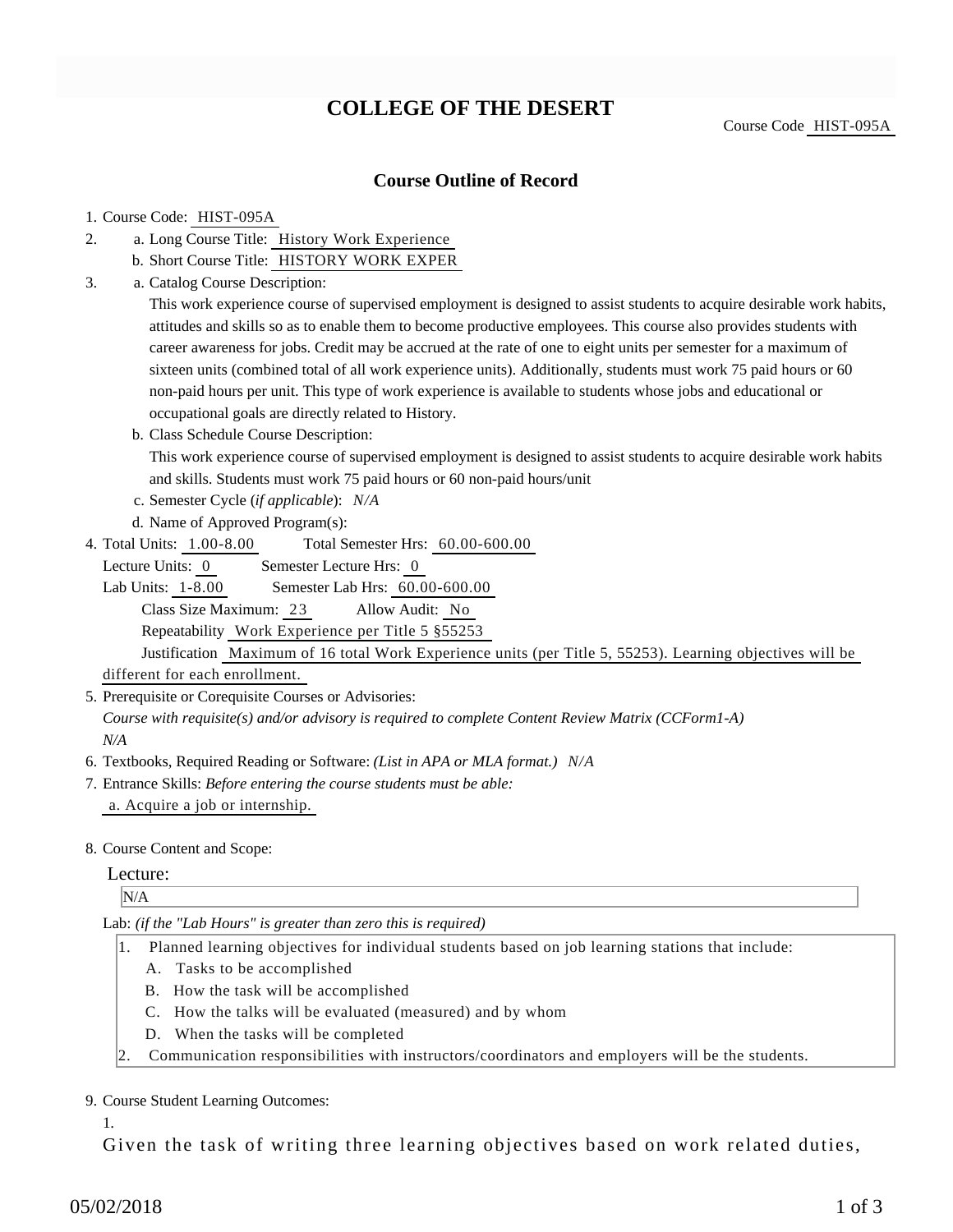## HIST 095A-History Work Experience

demonstrate competent and appropriate completion of each objective which increases performance, improves efficiency and enhances skills in the workplace.

2.

Given normal tasks based on actual working conditions, demonstrate competent and appropriate employment soft skills.

- 10. Course Objectives: Upon completion of this course, students will be able to:
	- a. Demonstrate employment skills under actual working conditions.
	- b. Apply career goals of classroom theory to real life experience.

c. Demonstrate an increase in self-identity and confidence as a worker through individual attention given by instructor/coordinators and employers.

- d. Demonstrate an understanding of their own abilities in the work environment.
- e. Explain an understanding of human relations.
- f. Demonstrate an understanding of how to approach the job market.
- g. Apply work experience education on future job applications.
- h. Develop new or expanded job objectives each semester of enrollment.
- 11. Methods of Instruction: *(Integration: Elements should validate parallel course outline elements)*

#### Other Methods:

a. Conferences with students. b. Development of measurable learning objectives with the employer/supervisor that are specific to the job. c. Development of a training agreement between the employer and student.

12. Assignments: (List samples of specific activities/assignments students are expected to complete both in and outside of class.) In Class Hours: 0

Outside Class Hours: 0

-

- a. In-class Assignments
- b. Out-of-class Assignments
	- 1. Development of measurable learning objectives with the employer/supervisor that are specific to the job.
	- 2. Confer with instructor/coordinator on final learning objectives.
	- Arrange appointment to meet together with the employer/supervisor and instructor/coordinator to 3. discuss objectives and other issues and to sign the training agreement.
	- 4. Reflection paper (length and content to be determined).
	- 5. Self-evaluation by the student based on the training agreement.

13. Methods of Evaluating Student Progress: The student will demonstrate proficiency by:

• Other

a. Hours worked. b. Performance on the learning objectives. c. Attendance at scheduled conferences and orientation. e. Completion and timelines of paperwork f. On-site visit by the instructor/coordinator.

- 14. Methods of Evaluating: Additional Assessment Information:
- 15. Need/Purpose/Rationale -- All courses must meet one or more CCC missions.
	- PO Career and Technical Education

Apply critical thinking skills to execute daily duties in their area of employment.

IO - Personal and Professional Development

Self-evaluate knowledge, skills, and abilities.